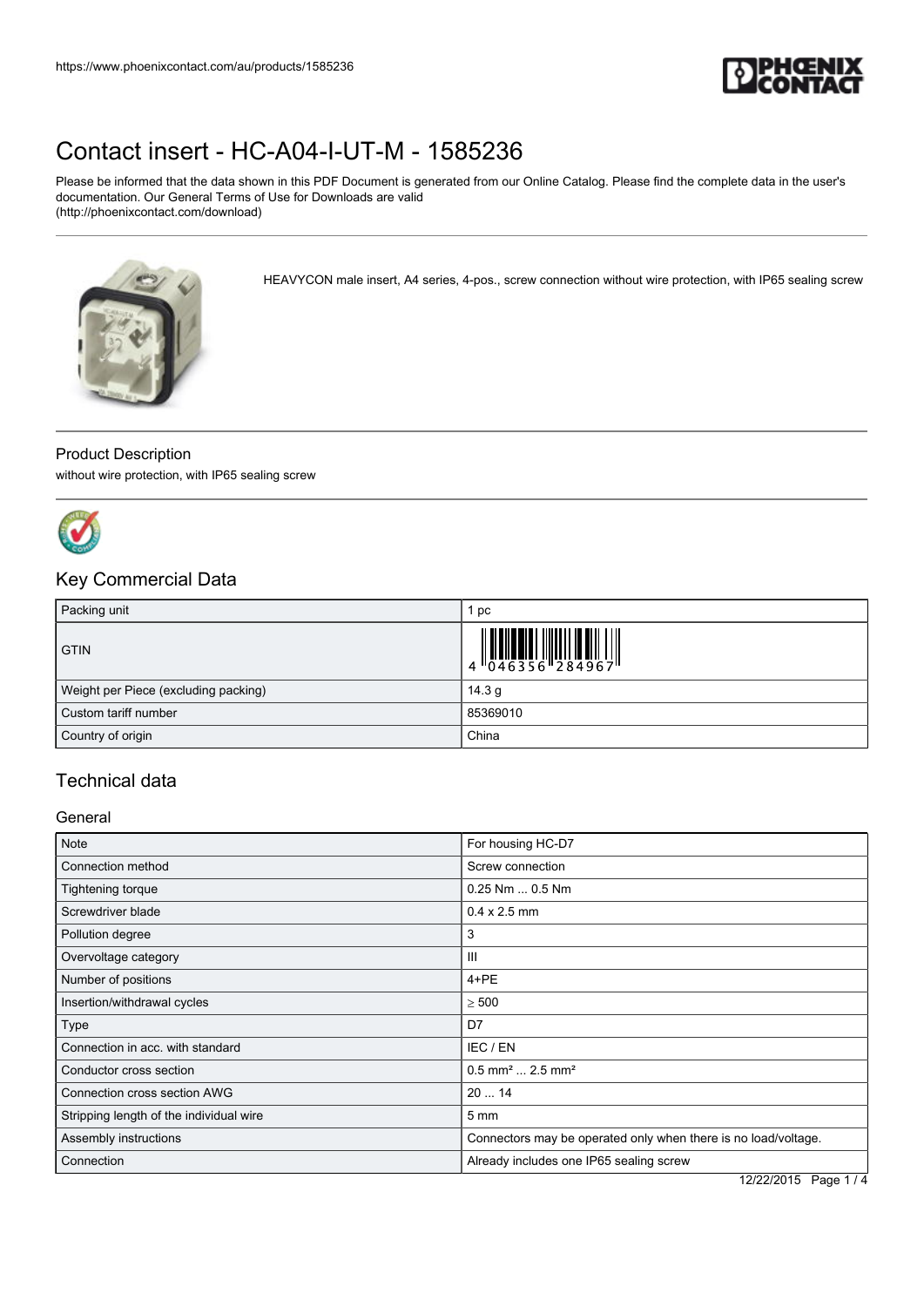

# [Contact insert - HC-A04-I-UT-M - 1585236](https://www.phoenixcontact.com/au/products/1585236)

### Technical data

#### Ambient conditions

| Ambient temperature (operation) | (40 °C  125 °C (including heating up of contacts) |
|---------------------------------|---------------------------------------------------|

#### Material data

| Flammability rating according to UL 94 | V <sub>0</sub>                                                                                                             |
|----------------------------------------|----------------------------------------------------------------------------------------------------------------------------|
| Contact material                       | Copper allov                                                                                                               |
| Contact surface material               | Ag                                                                                                                         |
| Contact carrier material               | -PC                                                                                                                        |
| Standards/regulations                  | PC: Fire protection in rail vehicles - requirement sets R22, R23, and R24<br>acc. to DIN EN 45545-2 (Risk level HL1 - HL3) |

#### Electrical characteristics

| Rated voltage for power contacts | 230/400 V                   |
|----------------------------------|-----------------------------|
| Rated voltage (III/3)            | 230 V (Conductor-PE)        |
|                                  | 400 V (Conductor-Conductor) |
| Rated surge voltage              | 4 kV                        |
|                                  | 4 kV                        |
| Rated current                    | 24 A                        |

#### Standards and Regulations

| Connection in acc. with standard       | EN<br>IEC      |
|----------------------------------------|----------------|
| Flammability rating according to UL 94 | V <sub>0</sub> |

### **Classifications**

#### eCl@ss

| eCl@ss 4.0 | 272607xx |
|------------|----------|
| eCl@ss 4.1 | 27260701 |
| eCl@ss 5.0 | 27143424 |
| eCl@ss 5.1 | 27143424 |
| eCl@ss 6.0 | 27143424 |
| eCl@ss 7.0 | 27440209 |
| eCl@ss 8.0 | 27440205 |
| eCl@ss 9.0 | 27440205 |

#### ETIM

| ETIM 4.0 | EC000438 |
|----------|----------|
| ETIM 5.0 | EC000438 |

#### UNSPSC

| UNSPSC 6.01          | 30211923 |
|----------------------|----------|
| <b>UNSPSC 7.0901</b> | 39121522 |
| UNSPSC 11            | 39121522 |
| <b>UNSPSC 12.01</b>  | 39121522 |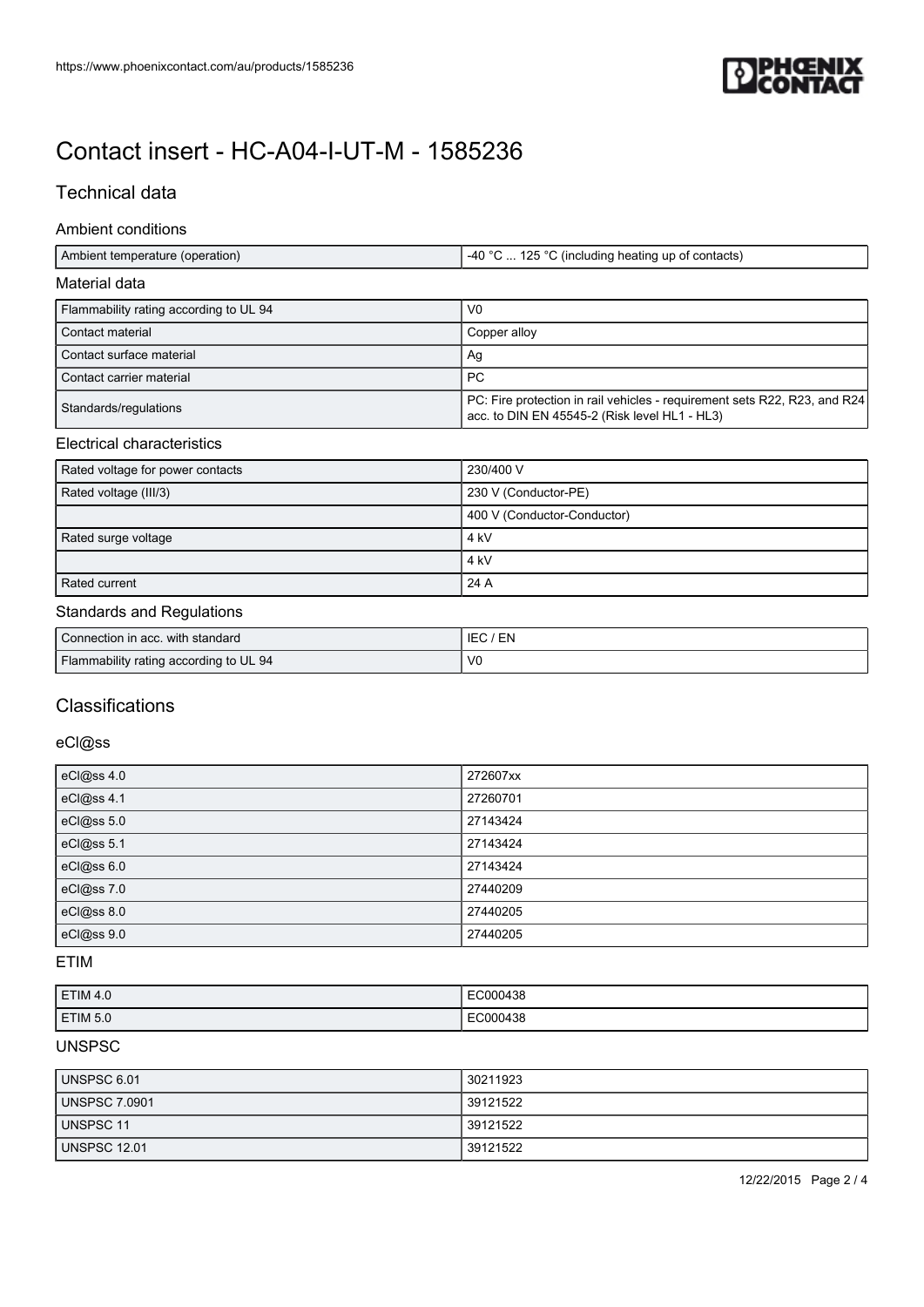

## [Contact insert - HC-A04-I-UT-M - 1585236](https://www.phoenixcontact.com/au/products/1585236)

## Classifications

| <b>UNSPSC</b>       |                                                                                                                                               |  |
|---------------------|-----------------------------------------------------------------------------------------------------------------------------------------------|--|
| <b>UNSPSC 13.2</b>  | 39121522                                                                                                                                      |  |
| Approvals           |                                                                                                                                               |  |
| Approvals           |                                                                                                                                               |  |
| Approvals           |                                                                                                                                               |  |
| EAC / GL            |                                                                                                                                               |  |
| Ex Approvals        |                                                                                                                                               |  |
| Approvals submitted |                                                                                                                                               |  |
| Approval details    |                                                                                                                                               |  |
| EAC                 |                                                                                                                                               |  |
| GL                  |                                                                                                                                               |  |
| Drawings            |                                                                                                                                               |  |
| Diagram             | Schematic diagram                                                                                                                             |  |
| Derating<br>diagram | $40 \bigoplus_{n=1}^{\infty} 01$<br>$1 \bullet \bigoplus_{i=1}^{\infty} \bullet 4$<br>$3^\circ$<br>$\circ$ 2<br>2 <sub>0</sub><br>$\bullet$ 3 |  |
|                     |                                                                                                                                               |  |

Connector pin assignment connection side: Left pin; right socket

Dimensional drawing



Male insert